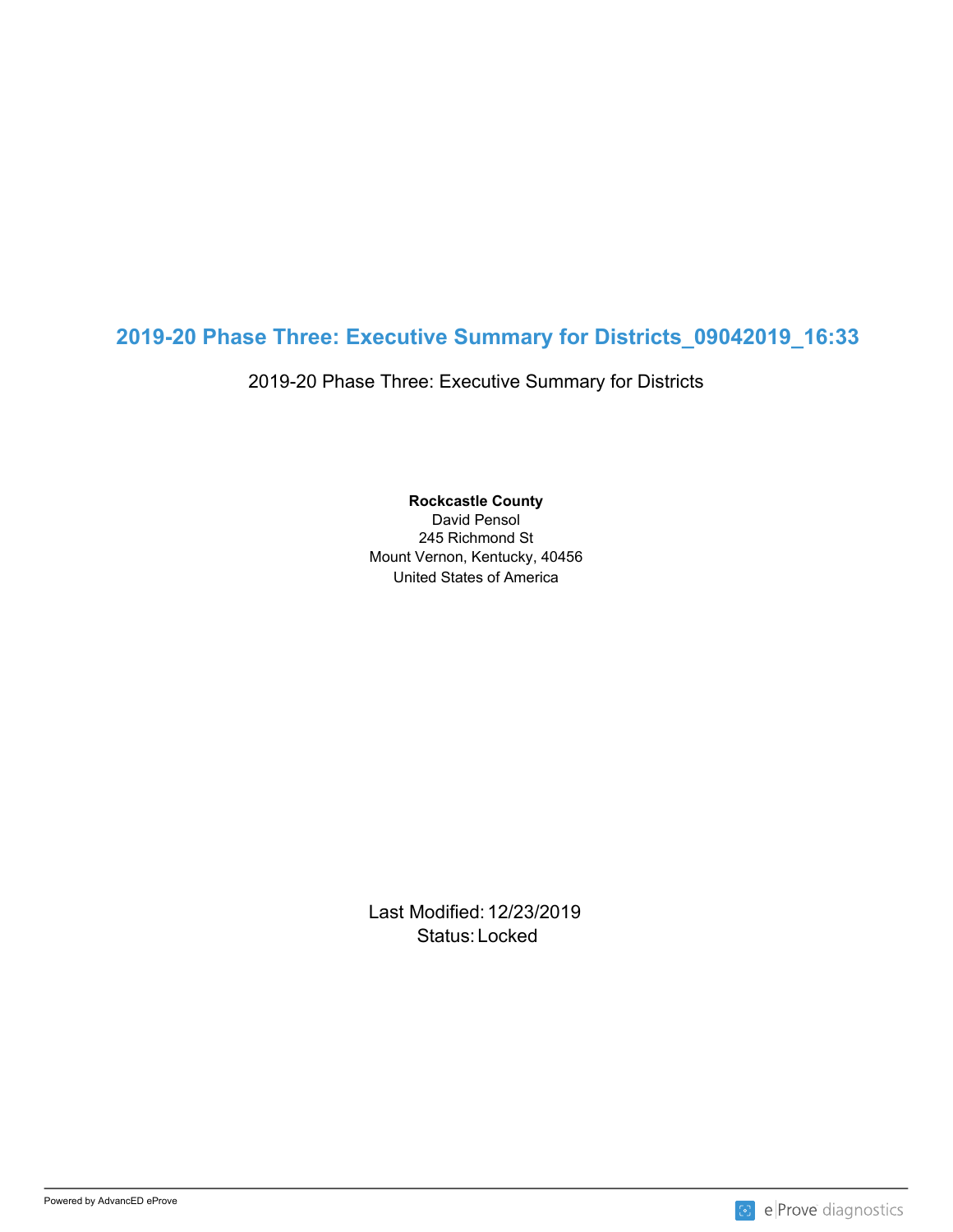## **TABLE OF CONTENTS**

| 201<br>A 11 |  |
|-------------|--|
|             |  |
|             |  |

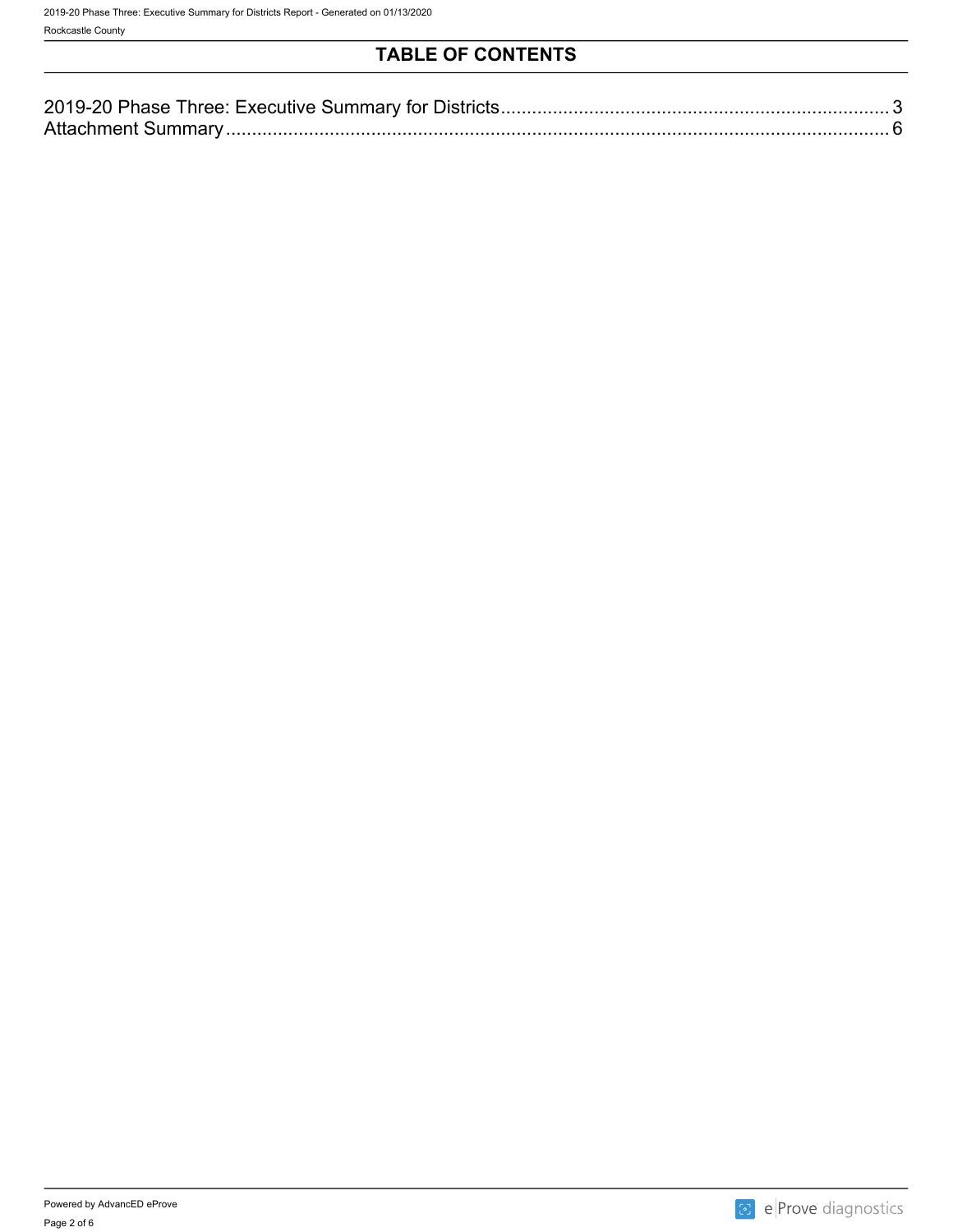### **2019-20 Phase Three: Executive Summary for Districts**

## <span id="page-2-0"></span>**2019-20 Phase Three: Executive Summary for Districts**

#### Description of the District

Describe the district's size, community/communities, location, and changes it has experienced in the last three years. Include demographic information about the students, staff, and community at large. What unique features and challenges are associated with the community/communities the district serves?

Rockcastle County Schools, located in south central Kentucky, educates approximately two thousand, nine hundred children from the three small towns and several outlying communities of the county. Students attend one of three preschool-through-grade-five elementary schools, advance into one middle school, and transition from eighth grade to one high school. The District has a free and reduced lunch rate of approximately 74%, although free lunches are provided for all students. Since Rockcastle County is a rural, primarily farming community, most students spend one hour or more per day on the bus, traveling to and from school. The priorities of our school district are the safety and education of our students. Our children are our most valued assets and we strive to make all decisions based on what is best for them. Just as safety and emergency equipment and procedures are in place at each of the schools to keep children secure, educational programs are implemented to help each child reach his or her potential and become a successful adult. Our district's core instruction program is built on the foundation of a comprehensive curriculum that is aligned with state and national standards. In this core program, all students receive quality instruction. Teachers plan and provide instruction, considering learning styles, progress rates, and assessment data, to help students reach proficiency on state standards. Technology plays a large role in the implementation of instruction and as a learning tool for student use. Flexible groupings and multiple strategies are used to differentiate for the various needs, whether it is enrichment for advanced learners or interventions for struggling students. A system is in place to ensure that this core program is effective for at least eighty to ninety percent of our students.In addition to core instruction, the District has in place several programs to address the learning needs of individual students who require additional support. These are listed below:For identified high performing students, Gifted and Talented Services are available; in addition, differentiation is provided for advanced students at all levels in the classrooms. Advanced placement classes are accessible at the high school level. For qualifying students having difficulty in one or more areas, some programs available in the District are the Rockcastle County Intervention System, Extended School Services, and Special Education. Students are identified for these programs through the use of screenings, assessment results, and progress monitoring data. All students in the three elementary schools benefit from Schoolwide Title I funding.The Academy for Academic Achievement exists for students who have difficulty adjusting and thriving in a regular school setting. The Academy helps these students reach their potentials by addressing behavior, emotional, and academic needs. The District has on hand for career-minded seniors the Cooperative Education Program, partnering with local businesses to provide work experiences. The Rockcastle County Area Technology Center adds to students' career options by providing quality technical education in the areas of business education, health sciences, and automotive, electrical, and welding technology.The Rockcastle College Readiness Center was developed by the District to break down barriers for students in accessing postsecondary education. The Center provides college and career designing resources, financial planning assistance, and guidance on college admissions processes. Through this center, partnerships with local colleges and institutions have been developed to offer dual credit classes for high school students. All these services are provided for the purpose of increasing the number of students who move on to higher education by helping graduating seniors make the transition. Community members also have access to most of these resources, so the county benefits in a variety of ways. While the above district programs are essential to student progress, parents, community members, and businesses

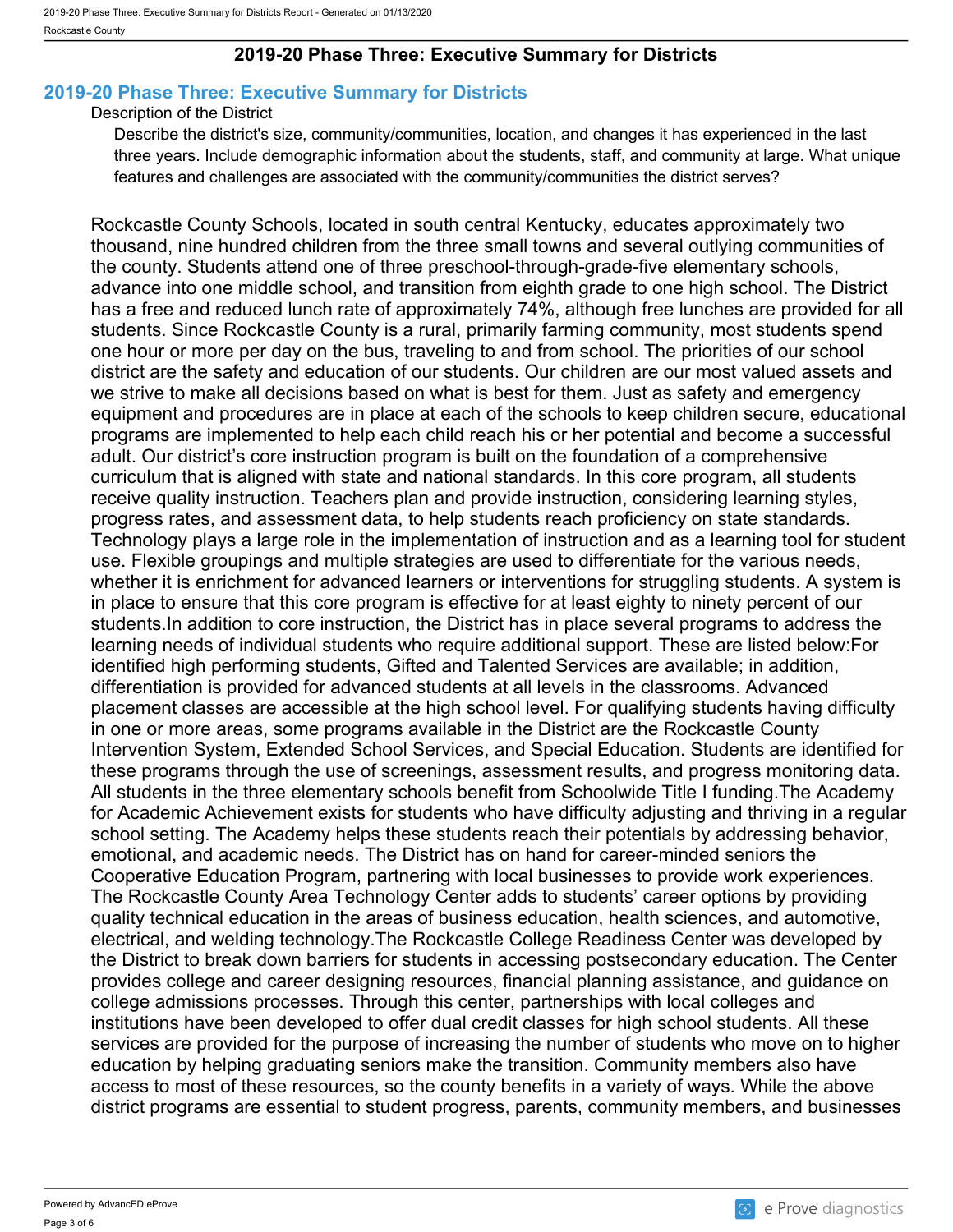play important roles, as well, in the education of our students. Parents support their children and the schools by helping with homework, attending meetings and school functions, and participating in school based decision making. To support instruction and enhance student awareness of career opportunities, members of the community visit classrooms to provide their expertise and information on a number of topics; local businesses open their doors to class visits so that students can learn about their processes; and Renfro Valley partners with the school system to supplement arts and humanities lessons. Community organizations and businesses have donated funds for a number of needs, such as school playgrounds and eyeglasses for children. The Rockcastle Strategic Planning Committee has aided in the development of new and remodeled school buildings, the creation of the Adult Education Center, and the expansion of early childhood education. These are only some examples of ways parents and the community enhance the education of our children and the District and students are fortunate to have their support.Over the years, the District has worked to have a safe and effective school system with the support of staff, parents, and community. The focus continues to be improving student performance by constantly refining the instructional program to meet student needs in a safe, caring environment. As state standards and requirements are altered, the District and schools realign plans and programs to address the changes, while striving to work toward continuous improvement with a focus on what is best for students.

#### District's Purpose

Provide the district's purpose statement and ancillary content such as mission, vision, values, and/or beliefs. Describe how the district embodies its purpose through its program offerings and expectations for students.

The Rockcastle County School District has the belief that all students can learn and become responsible, self-sufficient citizens. It is our responsibility to have an instructional program that successfully addresses the learning needs of all students and prepares them for the responsibilities of adulthood. From preschool through twelfth grade, our program strives to reach children early and provide the instruction and intervention necessary for students to learn and thrive in school, in post-secondary education, and in their future careers. Through accountability discussions involving district and school personnel, members of the board of education, and parents, the vision for Rockcastle County Schools was formulated: The board of education and staff of Rockcastle County Schools share the vision of a timely, unified, rigorous district instructional program that prepares all students for success in graduation, college, and careers.In order to make the reality of Rockcastle County Schools correspond with the vision, our mission is defined as follows:The mission of Rockcastle County Schools is to prepare ALL students to graduate and be ready for college and careers. Toward this end, our district must develop a Next Generation environment by: •establishing and maintaining a well-defined curriculum aligned to new state and national standards; •promoting the growth of committed professionals who are focused on individual student achievement;•providing students equitable access to highly effective teachers;•teaching and assessing with a focus on improving student learning of standards; •providing appropriate facilities and technology to enhance learning; •involving parents in decisionmaking and their children's learning; and •assisting students in accessing higher education.

#### Notable Achievements and Areas of Improvement

Describe the district's notable achievements and areas of improvement in the last three years. Additionally, describe areas for improvement that the district is striving to achieve in the next three years.

Rockcastle County schools was a District of Distinction in 2016. In 2019, the district was a 3 star district with one 4 star elementary school (Roundstone Elementary School). Our 2019 scores continue to show improvement across the district in reading and math as we yet again are transitioning to a new accountability cycle. While students at all levels met proficiency targets in

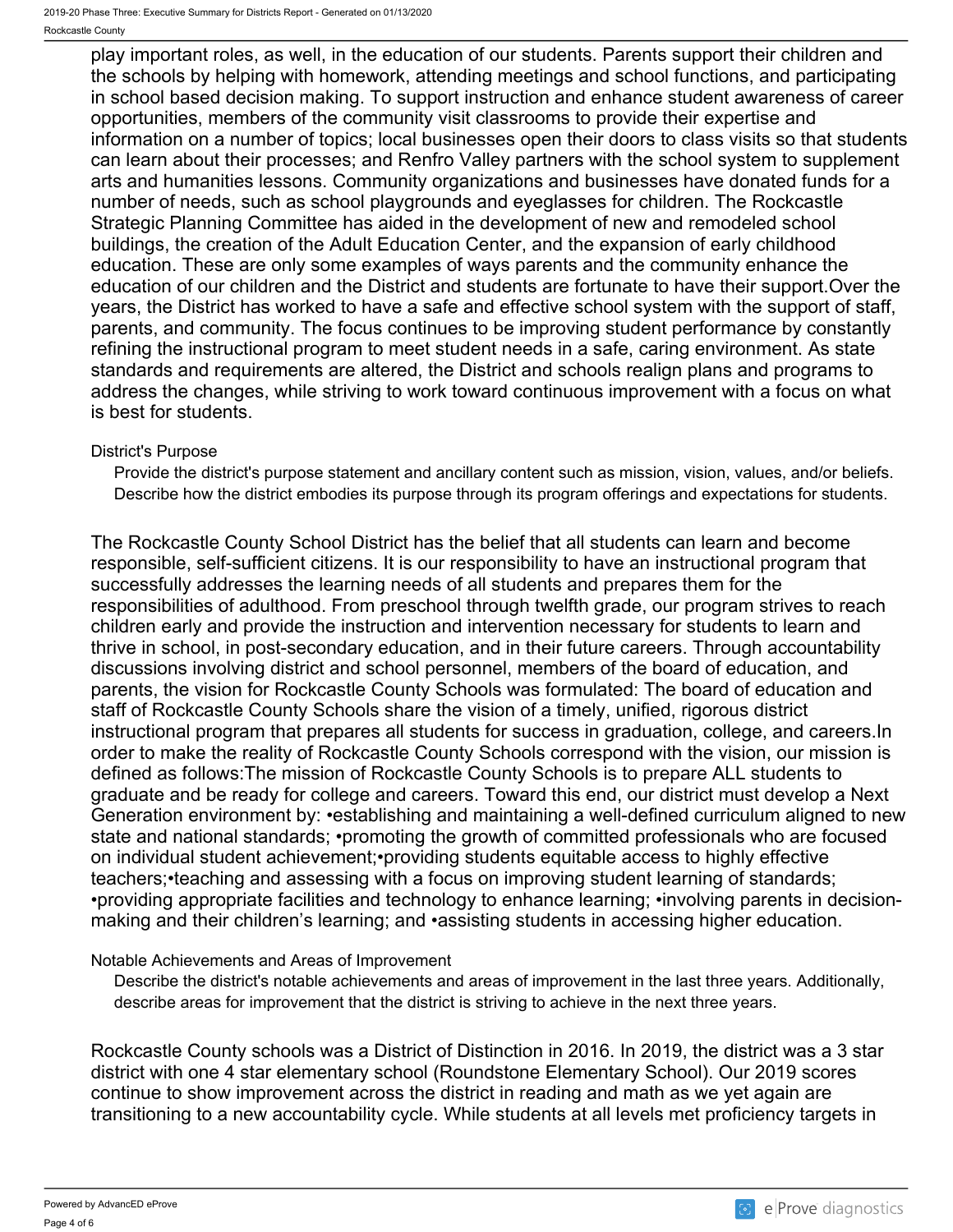certain areas, schools are constantly working to increase the percentage of students, in every group, scoring proficient or distinguished in every subject at each level. The district's ACT composite scores were the highest in school history and the high school moved out of CSI status.Many advancements have been made for students over the past few years; however, while the District is moving in the right direction, it continues to have improvements to make in order to show consistent annual growth in every area for every student. To improve its educational program, the District has been emphasizing the implementation of the revised standards in the classroom since their adoption. District leaders are currently focusing on improving instructional practices through professional development on horizontal and vertical alignment of standards, curriculum, instruction, and assessments; re-teaching for proficiency; and co-planning. Middle and high school teachers are participating in a series of trainings on subject area instruction, Assessment for Learning, and ACT standards alignment. Materials have been and continue to be purchased to ensure the use of quality research-based programs and strategies that improve student learning. The District has been working to steadily improve its intervention program, identifying learning needs early and providing intensive instruction to students who are not performing proficiently on standards. Student progress is monitored frequently and instructional changes are made as indicated. The intervention system has required changes in schedules, additional resources, and the training of existing staff; however, student progress toward goals is improving.With all the new challenges, perhaps the most overarching implementation has been restructuring to unify the vision, philosophy, focus, and practices of board members and staff. Within the past few years, district authorities have pulled together school leaders, including councils, for instructional discussions, professional development, and decision-making. Board members and district staff are participating in workshops for study and dialogue. These practices are helping to develop unity among schools and leaders and stronger, more cohesive school and district programs. With all the recent modifications and new requirements from the state and federal governments, as well as devastating continual budget cuts, there are many challenges ahead. Efficiency and dedication will continue to be key elements as we work to make improvements in all aspects of our program and, ultimately, in student performance.

#### Additional Information

**Districts Supporting CSI/TSI Schools Only:** Describe the procedures for monitoring and providing support for (a) CSI/TSI school(s) so as to ensure the successful implementation of the school improvement plan.

### Not applicable.

#### Additional Information

Provide any additional information you would like to share with the public and community that were not prompted in the previous sections.

Rockcastle County Schools has a culture of taking care of kids first. The belief that the needs of students must be met before they can learn is evident through out all of our schools. Our students are not just a test score, they are our best and most valuable resource for a better future for all. We believe that it is our number one job to help students reach their dreams and become successful adults in life.